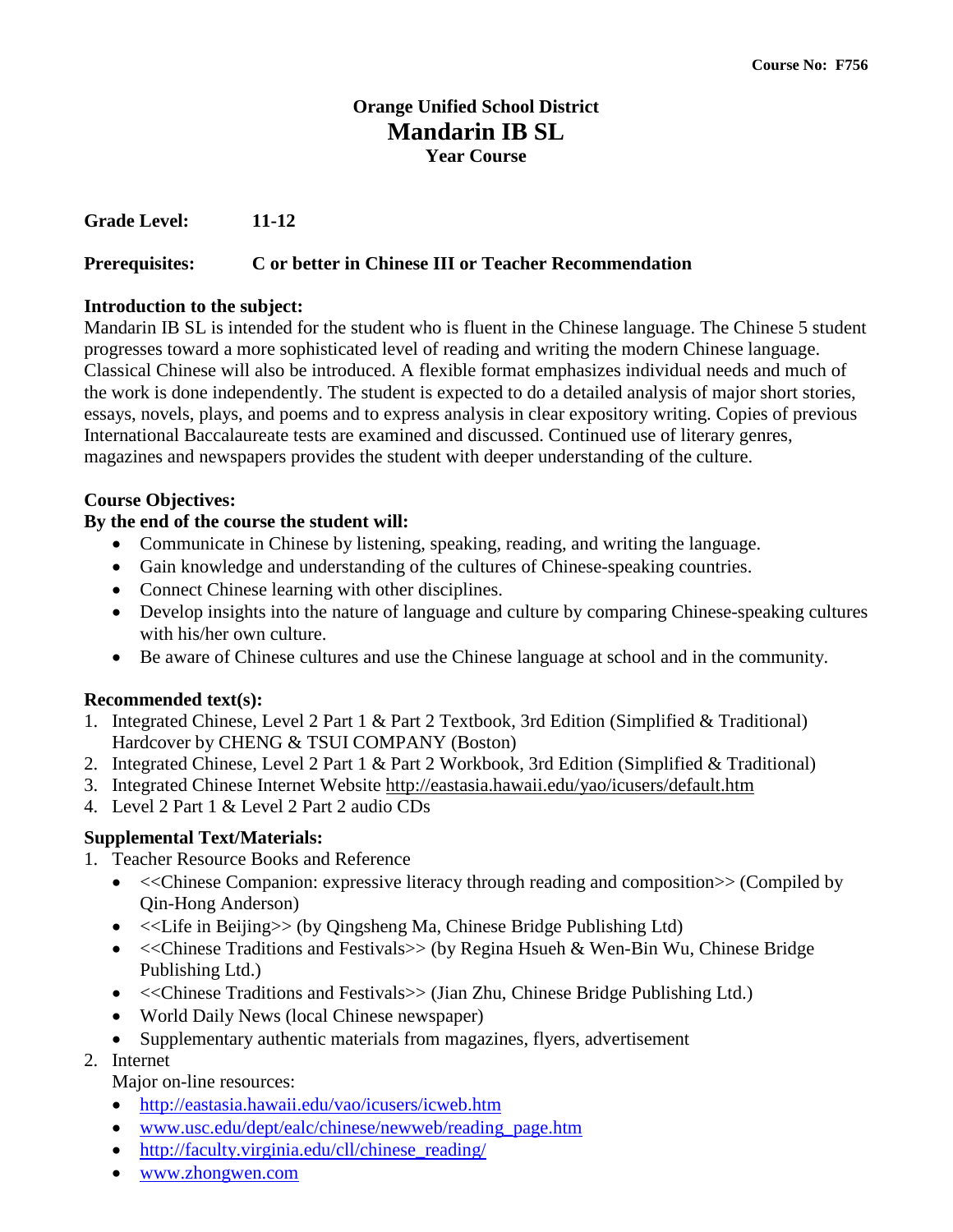Mandarin IB SL

Page 2

- www.wellesley.edu/Chinese/Chinese Fables/title/title\_page.html
- [www.echineselearning.com](http://www.echineselearning.com/)
- 3. Films
	- 走進中國百姓生活(Reality Chinese-A Multi-skill Chinese Course for Intermediate and Advanced Students, by Yehau Liu, Xianmin Liu & Jinyu Li, International Publishing in Beijing)
	- Exploring Chinese Culture Volume 1 & 2 (Multimedia Press China Central Radio & TV University)
	- Journey Through China I (Multimedia Press China Central Radio & TV University)
	- Magical Chinese Culture (Better Chinese Ltd.)

# **Course overview:**

Chinese 5 requires a higher level of sophistication and comprehension in listening, speaking, reading, and writing. Increased expectations reflect the high standards requisite for the weighted grade assigned to the course.

The student is expected to be a more self-directed, independent learner, and will be exposed to a wider scope of perspectives based on intense exploration of significant literature. The student will prepare for and has the option to take the International Baccalaureate exam.

## **Content** Learner Objectives

The student will:

## A. Communication

- A1. write impromptu essays, responses to literature, video presentations, or listening activities.
- A2. interpret orally and in writing what he/she observes, hears, reads, or views.
- A3. listen to and understand others in real-life situations.
- A4. respond to prompts orally and in writing relating to real-life situations.
- A5. present impromptu oral responses.
- A6. present formal oral presentations based upon cultural or historical research.
- A7. present formal oral presentation based on the life of an author and his/her literature.
- A8. generate conversations, describe feelings and understand those of his/her companions, following a given prompt.
- A9. determine the appropriate use of words in different contexts.
- A10.learn Chinese discourse through literature read.
- A11. compare, analyze and interpret cultural or linguistic appropriateness through authentic texts.
- A12. apply literary terminology in discussing and analyzing literature.
- A13.read and/or listen to dialogues or passages and respond to comprehensive questions.
- A14. use critical thinking skills to respond to open-ended prompts orally and in writing.
- A15. complete research projects based upon cultural information.
- A16.incorporate grammatically complex structures in all forms of writing.
- A17.interpret a wide range of texts, including but not limited to written, audio, and video materials produced by and for native speakers.

Content Learner Objectives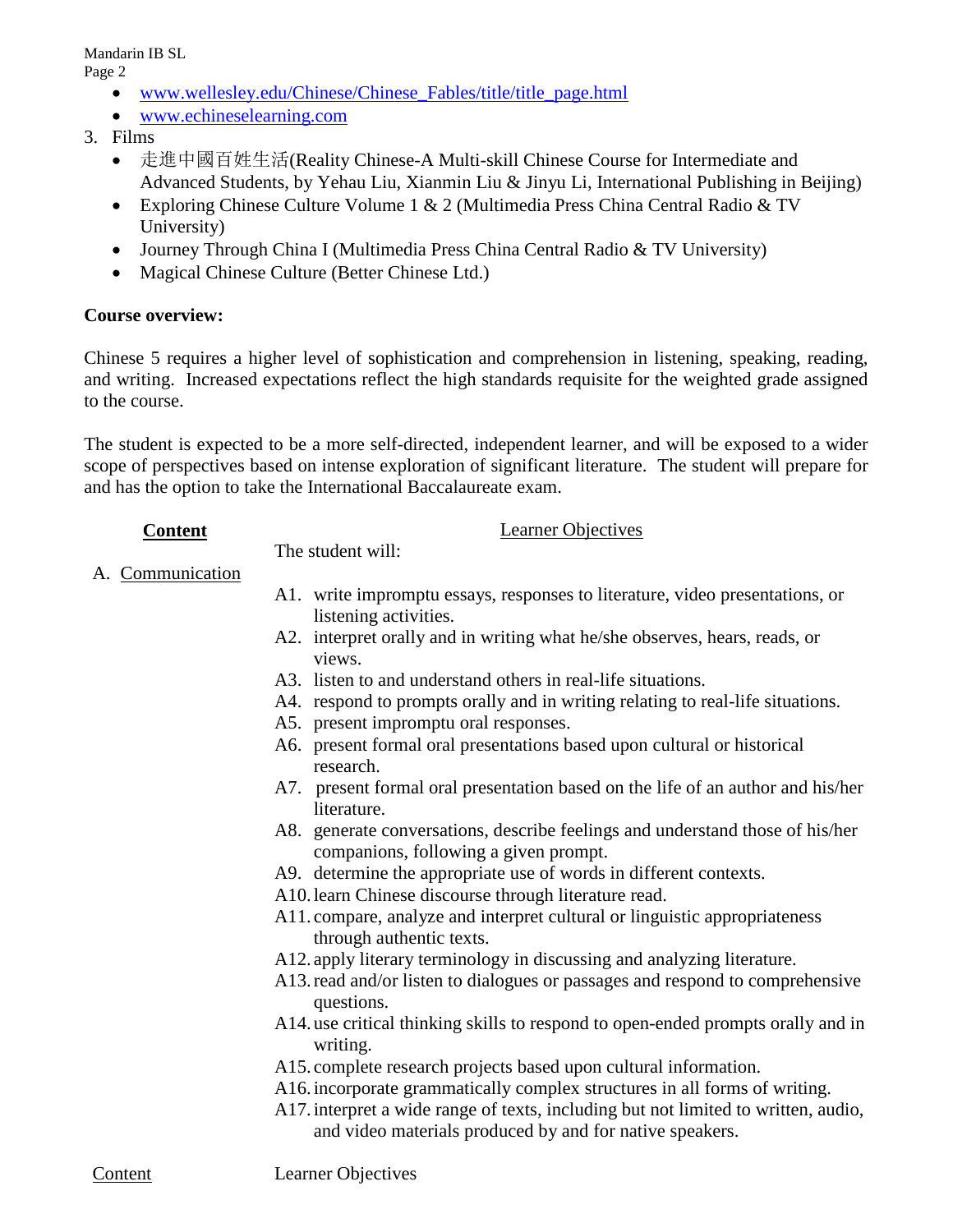| -0                 | The student will:<br>A18 write and speak in more linguistically and culturally authentic ways.<br>A19. complete oral and written work that recognizes the culture of the audience<br>presentation to his/her experience and understanding.<br>and tailors the<br>A20. listen to authentic material and respond orally and in writing.<br>A21 use idiomatic expressions correctly.                                                                                                                                                                                                                                                                                                                                                                     |
|--------------------|-------------------------------------------------------------------------------------------------------------------------------------------------------------------------------------------------------------------------------------------------------------------------------------------------------------------------------------------------------------------------------------------------------------------------------------------------------------------------------------------------------------------------------------------------------------------------------------------------------------------------------------------------------------------------------------------------------------------------------------------------------|
| <b>B.</b> Cultures | B1. analyze and discuss the diversities of the cultures where Chinese is<br>spoken.<br>B2. explore art, music, dance, literature, and cuisine, of Chinese-speaking<br>countries.<br>B3. apply the knowledge of "what to do, when and where" in a social context.<br>B4. define the role that cultural perspectives play in language, life, and<br>literature.                                                                                                                                                                                                                                                                                                                                                                                         |
|                    | B5. identify differences, products, practices and concepts to build a better<br>understanding of other cultures.<br>B6. apply this knowledge in speech or writing.<br>B7. explore the gender issues, racial differences, regionalism, environmental<br>issues, economics and political ideologies of Chinese-speaking countries.<br>B8. learn about Chinese history and current events taking place in Chinese-<br>speaking countries.                                                                                                                                                                                                                                                                                                                |
| C. Connections     | C1. apply the Chinese language to broaden the educational experience.<br>C2. link Chinese to other subject areas to support the concept that languages<br>are a core subject in the learning experience.<br>C3. make connections between Chinese and other disciplines.<br>C4. apply the concepts and content studied in Chinese to other disciplines and<br>vice versa.<br>C5. use Chinese in "real-world" situations.<br>C6. deepen his/her understanding of Chinese as a means for educational and<br>career advancement.<br>C7. identify cultural nuances that can only be understood by knowing<br>Chinese.                                                                                                                                      |
| D. Comparisons     | D1. identify the similarities and differences between Chinese and the<br>language(s) he/she already knows.<br>D2. compare and contrast the linguistic and cultural differences.<br>D3. gain an advanced understanding his/her own language(s) and the nature of<br>language generally.<br>D4. demonstrate his/her understanding that although all languages share some<br>characteristics, each is unique in how it is used to carry out specific tasks<br>and functions.<br>D5. utilize idiomatic expressions, differences in sound and writing systems,<br>and formal and informal expressions.<br>D6. understand that different elements exist in different languages.<br>D7. understand the immense impact of culture on language and vise versa. |